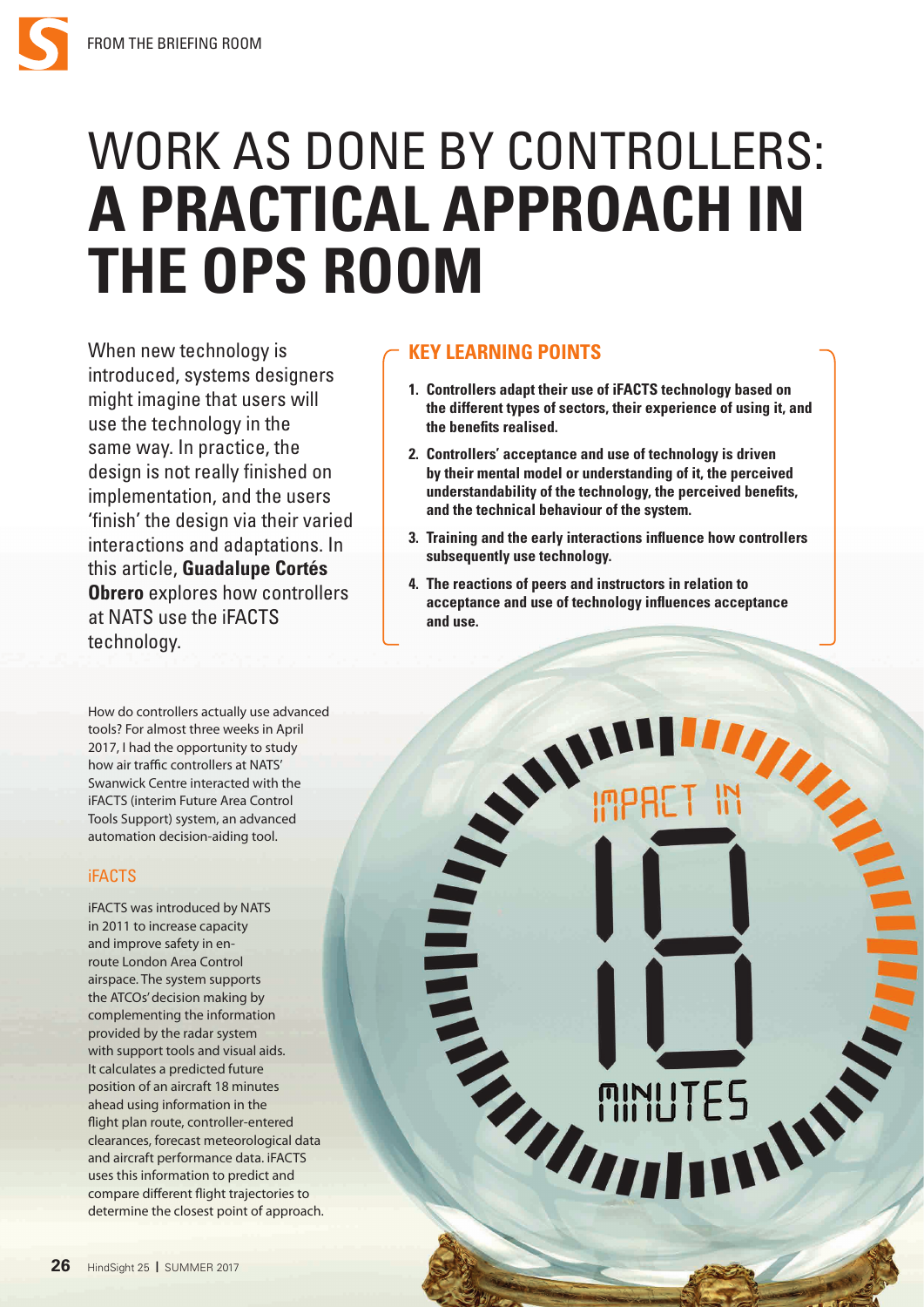

**Figure 1: Area Control Operations Room at Swanwick Centre. (Source: NATS)**

The London Area Control Centre at Swanwick manages en-route traffic in the London FIR over England and Wales, and the airspace is divided into five local area groups (LAGs): North, South, Central, East and West. These LAGs are subdivided into sectors, and every sector is managed by an executive and a planner controller. Each controller is assigned to a workstation with iFACTS and radar displays installed.

## Studying normal work

Traditionally, unsafe situations have been attributed to the unreliable human performance of individuals, instead of focusing on how systems fail. From operational experience and scientific research, we know that decision makers are constrained by limited information, limited capacity of the human mind and limited time.

Consequently, practitioners must face frequent trade-offs in their daily work when dealing with competing goals like safety versus efficiency. In this respect, Shorrock et al (2014) reflect on the importance of the 'local rationality' or local perspectives of the people who actually do the work, and their ability to vary their performance. It is precisely the ability of people to adjust their performance to contextual conditions that explains why systems actually work. Thus, recognising how practitioners face everyday adaptations is a way to understand how expertise is developed. The foundation of 'Safety-II' is that practitioners

are a resource necessary for system flexibility and resilience, and that they continuously create safety. In NATS, there is an ethos that 'people create safety'.

It is precisely the ability of people to adjust their performance to contextual conditions that explains why systems actually work.

Air traffic controllers accept the need for automation so long as new tools are considered to be useful and reliable. By expanding the role of the automation, controllers must build new expertise and adapt their performance to the context and conditions. What actually happens under those conditions is defined as 'work-as-done' (WAD). This can be different from 'work-as-imagined' (WAI), which is the basis of how the

work is designed to be done, and

trained to be done.

## Research approach and methodology

I wanted to explore whether controllers varied their WAD using iFACTS and, if so, to understand why, through considerations of everyday experience, individual and group differences, personal strategies and human factors implications. After an early familiarisation stage studying all available documentation, I completed the data collection process over 21 consecutive calendar days, on daily periods of eight hours, interacting with controllers from all watches. As I hold

> a valid ATCO licence myself, this helped me to recruit participants, establish rapport with them and understand the context of their work. I conducted 14 direct observations at the Ops Room and

26 semi-structured interviews with en route air traffic controllers working with iFACTS.

Controllers were divided in three groups according to the LAG they work: West, South, and a Dual Validation (South-West or South-Central). After the primary data-collection phase, I transcribed the interviews and analysed textual data to explore relationships and trends, to explain meaning and compare the perspectives of different participants. An interim template was developed based on the data, which was revised until the final template was obtained.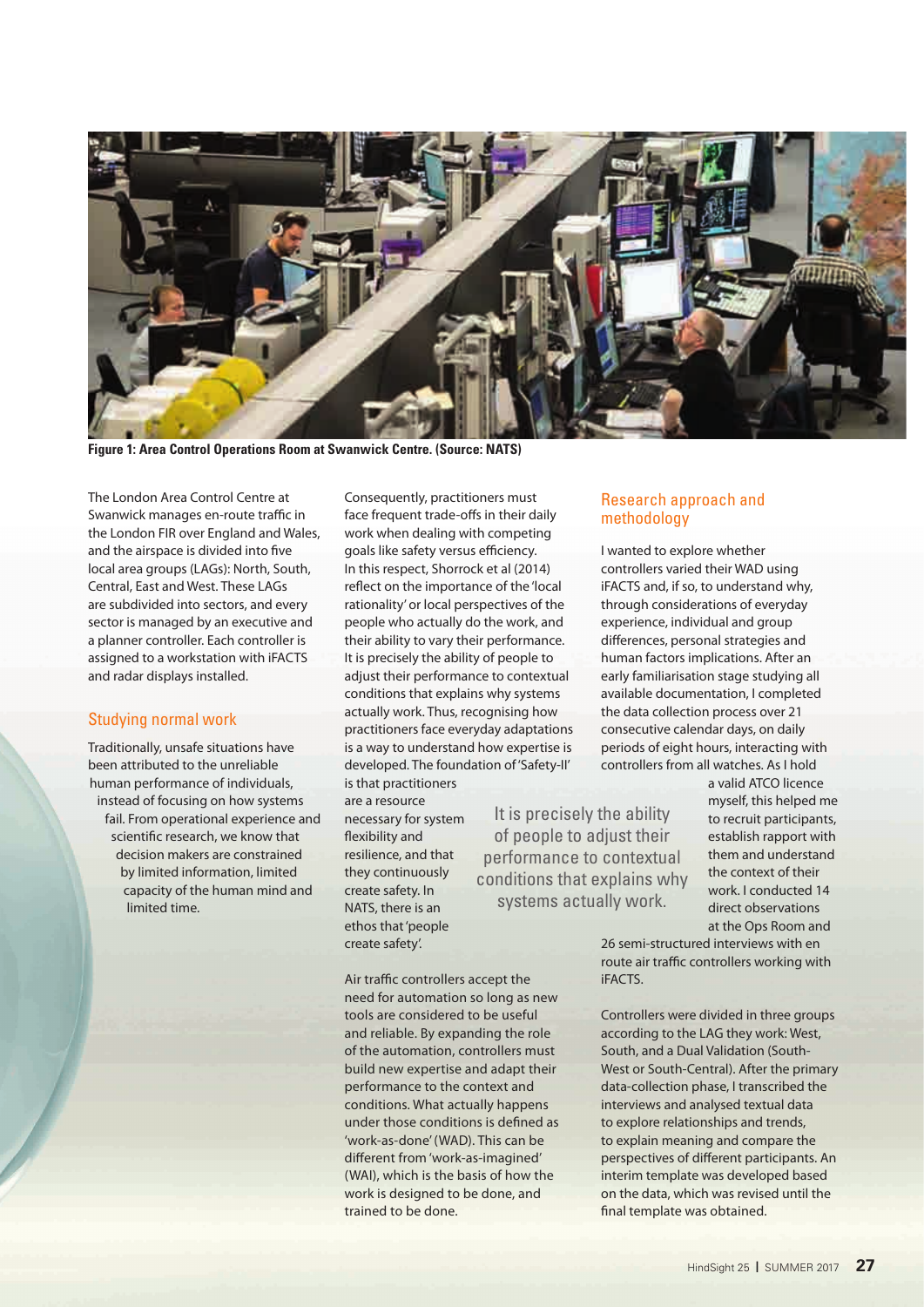## Findings and discussion

#### **Performance variability**

By introducing iFACTS, controllers have evolved their controlling techniques according to their working environment. South controllers used more radarbased techniques and used the iFACTS tools differently from West and dualvalidation controllers. According to the participants, this is due to the different characteristics of the South LAG sectors, which are generally smaller and require more interaction with traffic than West and Central LAGs. Controllers with a dual validation (including South), use the tools differently than controllers valid only in South sectors, suggesting variety via adaptation.

#### **Acceptance, trust and patterns of use**

In addition to sector characteristics, a strong connection was found between controllers' acceptance of automation and their use of iFACTS. Higher trust levels in iFACTS, and the perceived benefits from using it, seemed to affect the controllers' dependence on it. West and dual-validation controllers interact more fluently with iFACTS than South controllers partially because they trust the automation more. This is also influenced by diverse factors such as: the controllers' understanding of the system; the perceived understandability of the technology; perceived technical competence; design; degree of familiarity; understanding of limitations; and the controller's attitude towards it.

When the system is perceived as reliable and accurate, controllers are more eager to trust the tools. Similarly, when they feel they understand the system, they are more eager to trust it, even if it is not completely reliable (see Hilburn, 2003). Participants also claimed that they trust the system as long as the human is responsible for the ultimate decision (see also Bekier, Molesworth and Williamson, 2012). Past experiences, comments from colleagues and direct observations at the simulator, even before the system was implemented, were reported to influence the controllers' experience as users of iFACTS. Controllers' expectations about iFACTS were revised after their first personal experiences and continuous interaction with the system, forming an overall subjective impression towards the technology.

#### **Training and experience**

Training and the controllers' early interactions with iFACTS were also found to influence how they subsequently used the system. With the implementation of iFACTS, controllers needed to develop a new set of critical competencies to successfully perform their jobs. This was achieved not only by adapting past experiences and expectations but also by adjusting their own skills

through training. The training for iFACTS recognised that the tools would provide

Controllers have adapted and diversified their usage of iFACTS.

different levels of benefit in different types of sectors. The training was delivered based on functions and was not prescriptive. It allowed controllers to understand the functions of the system and to adapt their use of these functions as appropriate to the sectors. Consequently, controllers have adapted and diversified their usage of iFACTS.

Trainee characteristics together with training design and work environment are considered to be crucial for the learning, retention, generalisation and maintenance of skills. Some controllers concluded that the transfer of training was facilitated because they were motivated to learn during the training process and because they perceived the training as useful. In these cases, they reported the transfer of knowledge to be related to observing others interacting with iFACTS, and to extensive and intentional practice.

#### **Teamwork and culture**

The influence of controllers' attitudes on the use of automation is more relevant when analysing this phenomenon from a cultural perspective. In the case of air traffic control centres such as Swanwick, controllers are assigned to different

> watches, functioning as a community with a lot of shared values and working strategies. To be

Guadalupe Cortés Obrero is a TMA controller at Barcelona ACC. She holds degrees in Linguistics, Air Transport Management, and Human Factors in Aviation. Guadalupe accredited as a Human Factors Specialist by the European Association for Aviation Psychology. She is cofounder of the Spanish professional air traffic controller association (APROCTA) and has been a member of IFATCA's Professional and Legal Committee.





**Figure 2: Separation Monitor overview. (Source: NATS)**